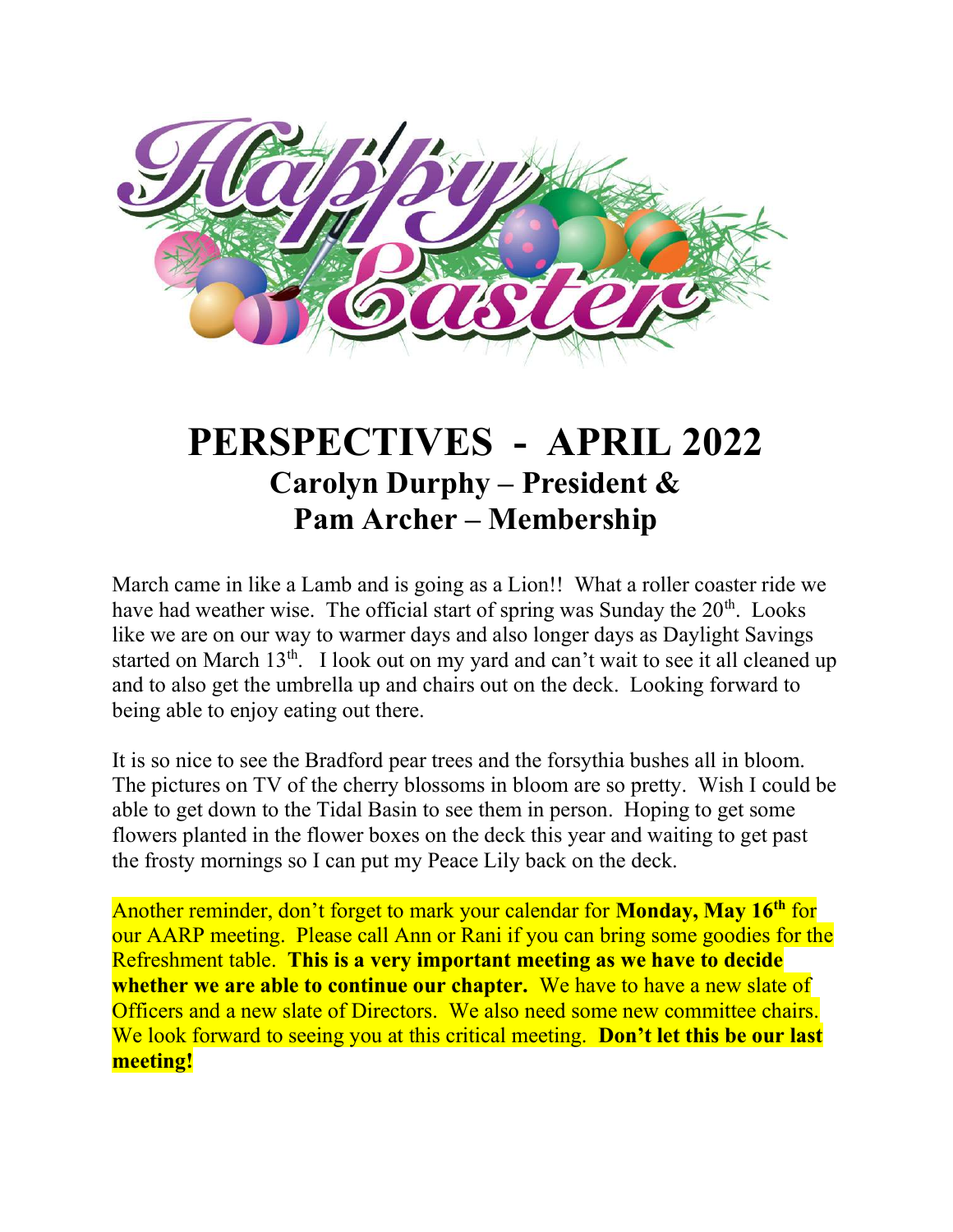Community Shred Day – Sponsored by The Licata Group

Gather up all your shedding material and come to the Food Lion Parking lot on Saturday, April 30<sup>th</sup> between 11 AM through 2 PM. Donations are encouraged but not required. All proceeds go to LOW Fire and Rescue.

The Taco Tuesday food truck will be there selling a variety of Mexican fare and the Orange county Animal Shelter will also be on site.

### Electronics Recycling Event

The Orange County Landfill, Litter Control Committee and Rappahannock Goodwill Industries will be hosting an electronics recycling event Saturday, April 9<sup>th</sup> at the Orange County landfill on Route 20. The event will begin at 8AM and continue until noon. Accepted items include: computers, computer monitors, hard drives, printers, scanners, copiers, fax machines, wires, cables, video game systems, VCR and DVD systems, etc. Televisions and large appliances will not be accepted.

#### Thrive Beyond 55 – Beth Drabant

A health, safety and crime prevention conference specifically designed for citizens 55 and older. This is being held on Tuesday, May 10<sup>th</sup> from 9AM to 3PM at the LOW Church. The admission is free but registration is required as there is limited seating. Please call 540-661-6165 or email OCTriad@gmail.com with your full name. Lunch is provided. Speakers include: Attorney H. Van Smith – Protecting Your Assets Special Agent Michael French – 411 on Scams Deputy Ron Kesner – The Faces and Facts of Triad Randy Clouse, Office of the Attorney General – Keynote Speaker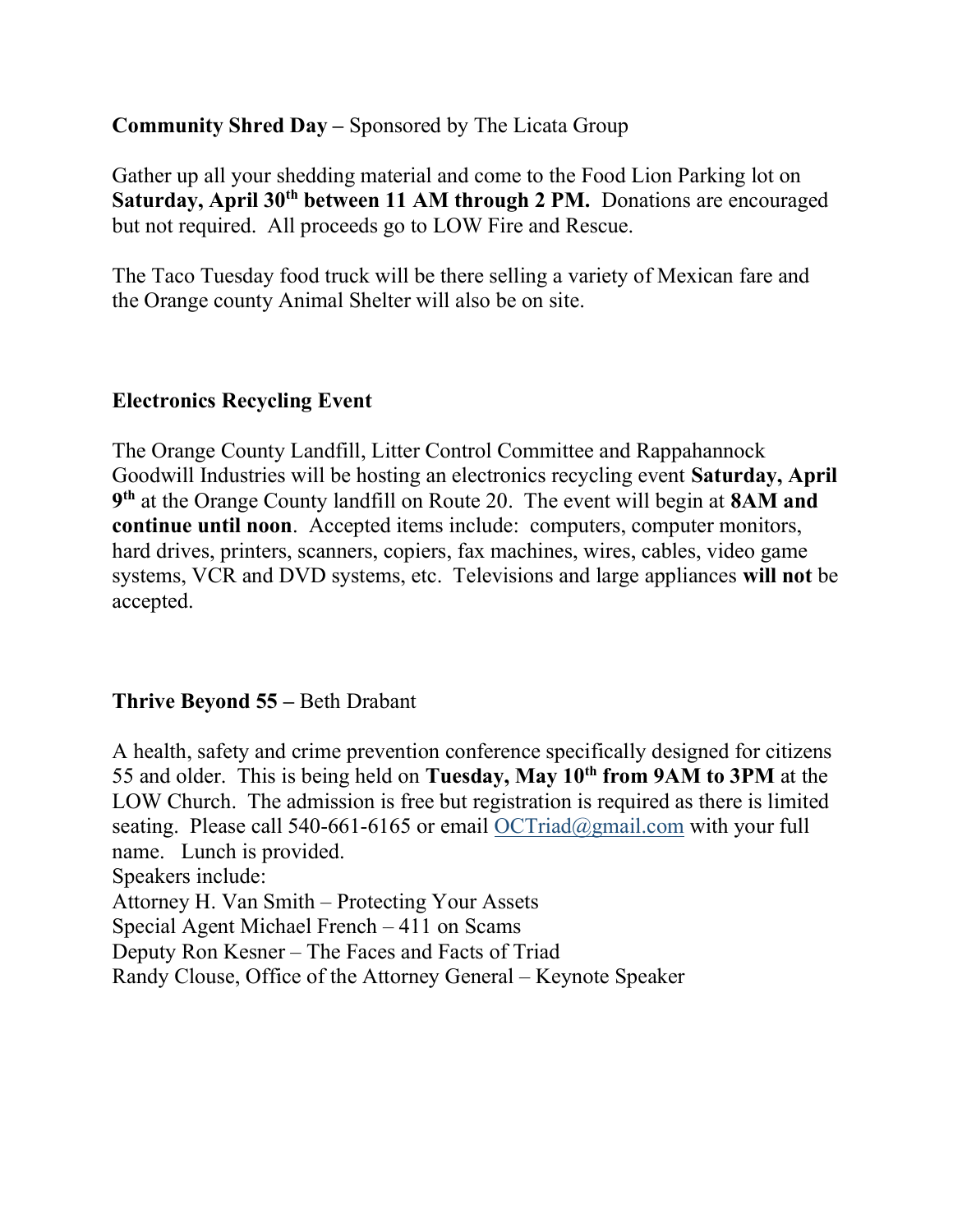#### April Birthdays - Pam Archer

Showers of Birthday wishes this month to: Mary Berger, Helga Birdsong, Kathryn Gallenbeck, Richard Gullickson, Carolyn Lewis, Maynard Matthies, Joseph McEuen, Noah Rakes, Brian Smith, Carl Tungli-Giese, Raymond Wareham, Chuck Williams, David Witmer, and Dayle Young





### Sunshine Report – Vi Liberti

Vi is home now and doing rehab there. While Vi is recuperating, please let Carolyn or Pam know if there is someone we need to send a card to.

## Fire & Rescue Scam – Garry Archer

There is an internet scam in progress which unfortunately involves LOW Fire & Rescue. Someone has gained credit card information and is charging the victims' credit card indicating it is from LOW Fire & Rescue. This is not correct - they never send invoices. If you find a charge like this on your credit card:

- Report it to your credit card company immediately.
- Go to ic3.gov and file a complaint.
- Call the Orange County Sheriff's Dept to report.
- If you have any other questions or concerns email Fire & Rescue at Board@lowfr29.com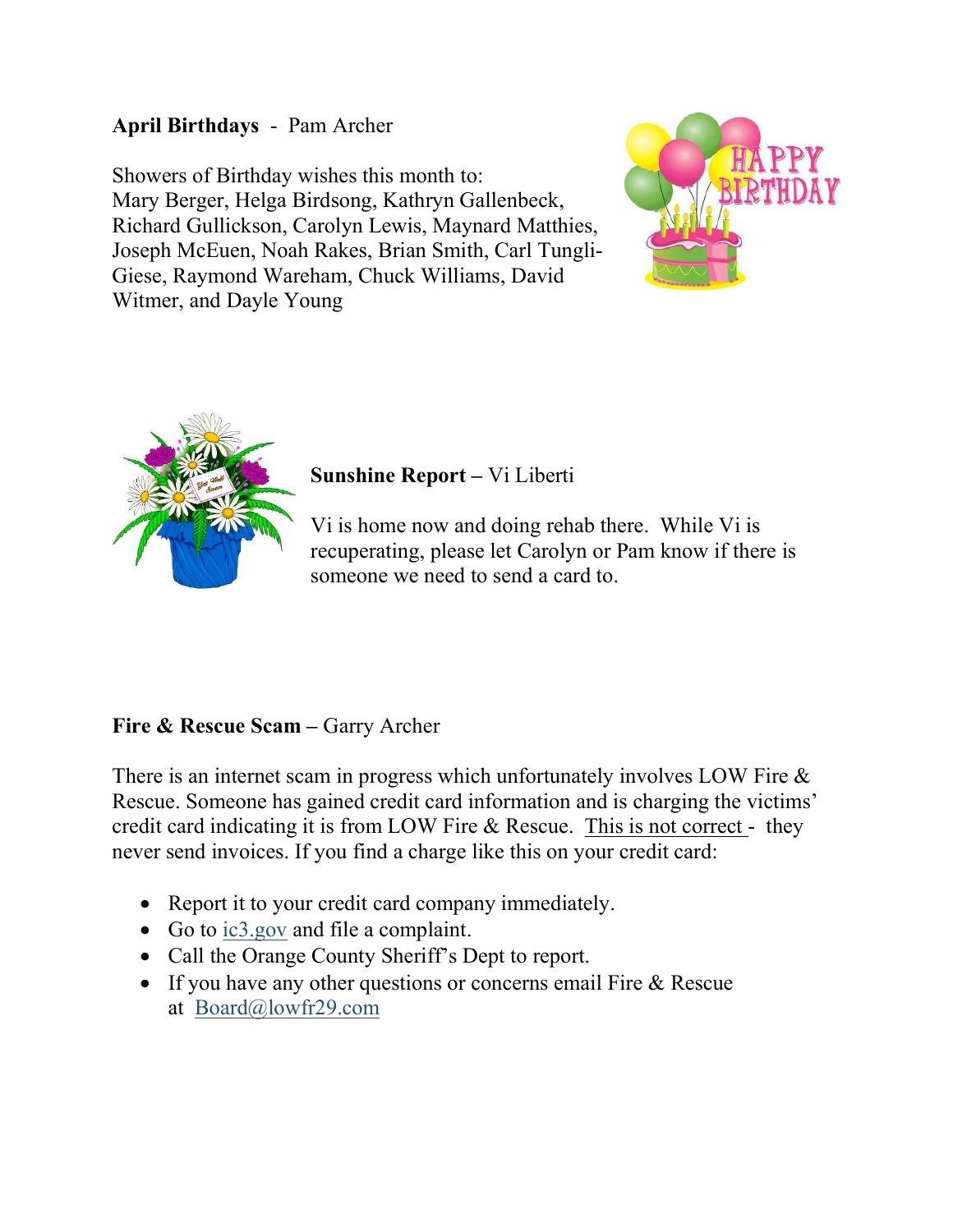### Feeling Gassed Out? – Sandie Frame

On average people pass gas – "wind" - between five and 15 times daily. But builtup pressure from gas can be painful, and passing gas can be embarrassing. Excess gas or gas that produces an especially strong odor may signal health problems such as irritable bowel syndrome or dietary issues such as lactose intolerance. If you are concerned about your flatulence consider these initial steps.

- Change your cooking approach: Gas-producing foods such as beans, onions, broccoli, Brussels sprouts, cabbage and whole grains may be less so if they are steamed, baked or boiled. Soaking beans and legumes overnight also can help. Limiting or cutting out fried foods is another good measure to try both for limiting gas and for overall health.
- *Drink water, not soda*: Beverages with carbonation are common culprits for gas and gas pains.
- Go slow when adding fiber: Adding too much fiber too fast can cause discomfort. Increase your intake of fiber rich foods or fiber supplements such as Metamucil or Citrucel, over the course of several weeks.
- Use gas relief additives: Although they won't stop all your gas, nonprescription products such as alpha galactosidase (Beano) may reduce symptoms.
- *Limit artificial sweeteners:* The sugar substitutes sorbitol and mannitol can produce gas.

If these steps don't help, talk to your health care provider. Excess gas, particularly if coupled with weight loss, diarrhea or abdominal pain, can be an indicator of serious health conditions.

Source; Mayo Clinic Health Letter, Volume 40, NO. 4, April 2022